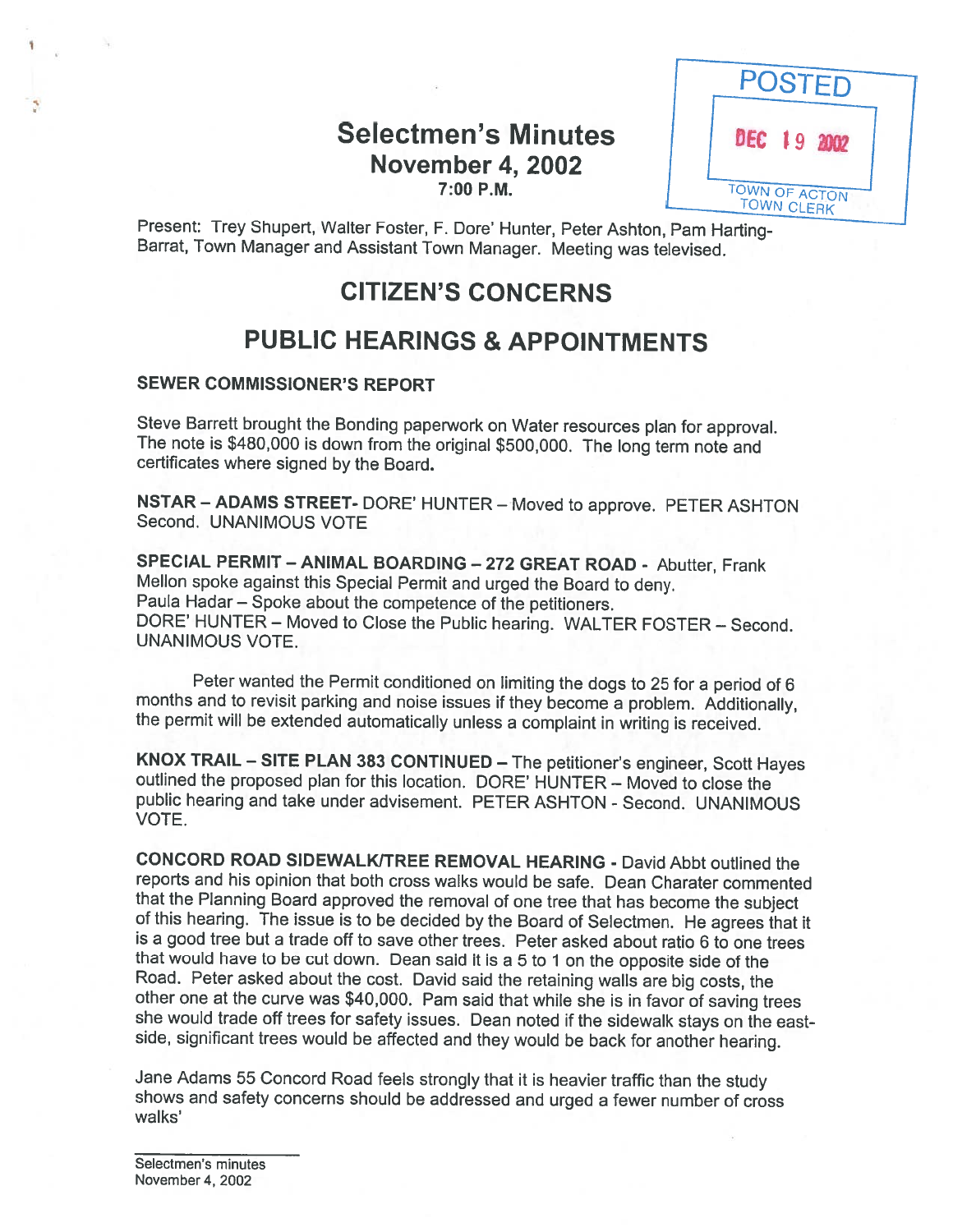Raul Krabbendam, <sup>507</sup> Main Street — Asked If moving the road and keeping the sidewalk on the East Side, had been considered?

Bryant Page <sup>46</sup> Concord Road — Spoke about what could be done to make it safe. He does not want all the trees on the east side removed, he feels crossings need to be safe. He wanted to minimize the trees taken down

Jack Yatteau 40 Concord Road — He is in favor of the sidewalk and wanted Concord Road made safer. There is nothing right now and anything will be better. He favored moving forward to get the sidewalks in.

Bob Puffer of Concord Road said he favors eliminating the crosswalk, and putting the sidewalk on the West Side.

Miriam Gross favored one crossing at base of the hill maintaining sidewalk.

The Board will take under advisement until next meeting on November 18.

#### MAKAHA LIQUOR VIOLATION

The Police Chief spoke about the latest problem. Pam felt that Mr. Cheng had served too much alcohol. The training was taken but you still over serve and feel we have <sup>a</sup> major problem and asked Chief for his opinion. He too felt it was serious but felt that somebody has to draw the line and Mr. Cheng is the one involved and he was the violator and we need to get the message across that the policy is not working.' he agreed she was intoxicated. Dore' further said he does not think that is appropriate to let them drive.

Mr. Cheng's attorney wanted the hearing continued so that he could have time to review and investigate the various charges.

Peter suggested we needed to hold this over to <sup>a</sup> Special meeting for the actual hearing. Frank felt that he could wait and suggested we have the doorman reinstated, and to have extra police presence.

Frank wants <sup>a</sup> certified copy sent to BOS prior to hearing and he said this is again an over service issue.

Dore' wanted copies of the experts credential before the hearing.

The hearing will be held on 19<sup>th</sup> of November at 7:00 in room 204.

## SELECTMEN'S BUSINESS

Fy04 Budget Discussion — Don made his presentation of his <sup>a</sup> and <sup>b</sup> budgets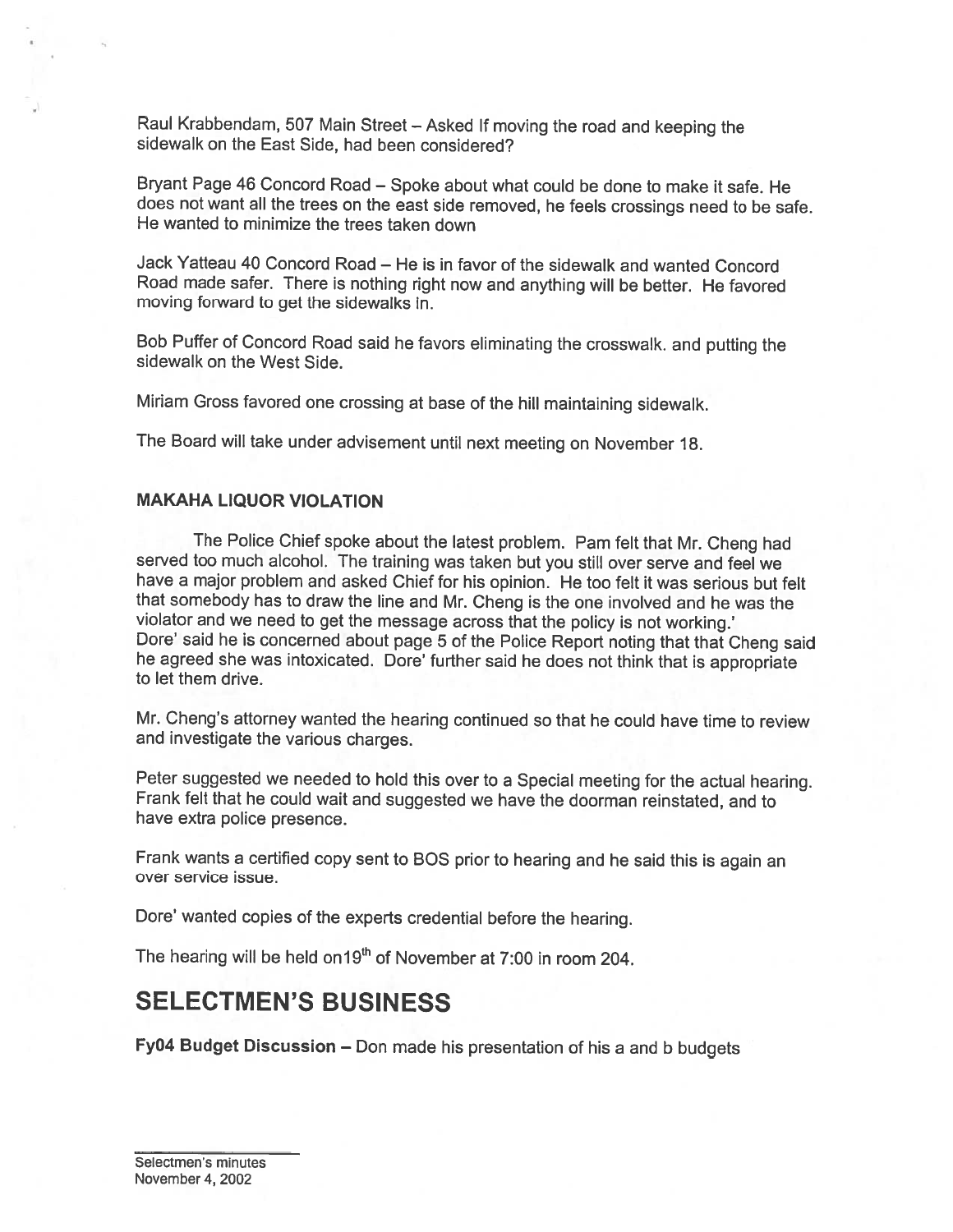Pam said we need to educate the town and we need to have the word ge<sup>t</sup> out as we progress so that it is not <sup>a</sup> shock to the Town. These are not scare tactics and she was concerned about the public safety issues.

Walter asked about the delayed building repair. Don said we will patch and make due.

Dore said we will have to close fire dept. from time to time in the B budget.

Peter felt that he needed to ge<sup>t</sup> together with the School and sit down and agree on starting and ending numbers. He said the Town residents need to understand the issues. He said it is critical that we ge<sup>t</sup> input from the folks in the community. We have very significant issues and cut backs in state revenues and new growth to deal with.

FEES DISCUSSION - Don said that we need to raise fees in both budgets and we need to maximize our revenues. Don said we need to adjust the fees right now. John said that when we increase fees we need to ge<sup>t</sup> it through to commissioner of DOR. DORE' HUNTER — Moved to Increase the fees as suggested on page four of John's memo Dog License for neutered dogs \$20.00 for unneutered dogs, \$30.00, MBTA Commuter Parking lot meters - \$2.00 per day, NARA summer Camp \$175.00 but not the NARA Beach fees. WALTER FOSTER — Second. UNANIMOUS VOTE.

Peter wanted the selectmen's salaries reduction/elimination acted on others agreed. Pam was concerned that if they were eliminated she may not qualify for insurance. The Town Manager agreed to look into this concern.

#### OTHER BUSINESS

MBTA Dore' made <sup>a</sup> presentation on PMT

# CONSENT AGENDA

PETER ASHTON — Moved to approve. DORE' HUNTER — Second. UNANIMOUS VOTE.

## TOWN MANAGER'S REPORT

Don reported on the issue of the Towne building and we did not expec<sup>t</sup> it to be in that condition.

# EXECUTIVE SESSION

PAM HARTING-BARRAT Moved to go into Executive Session for the purpose of discussing litigation. Roll Call Taken, all AYES

 $\frac{1}{1}$  Christine Joyce t

Recording Clerk

Date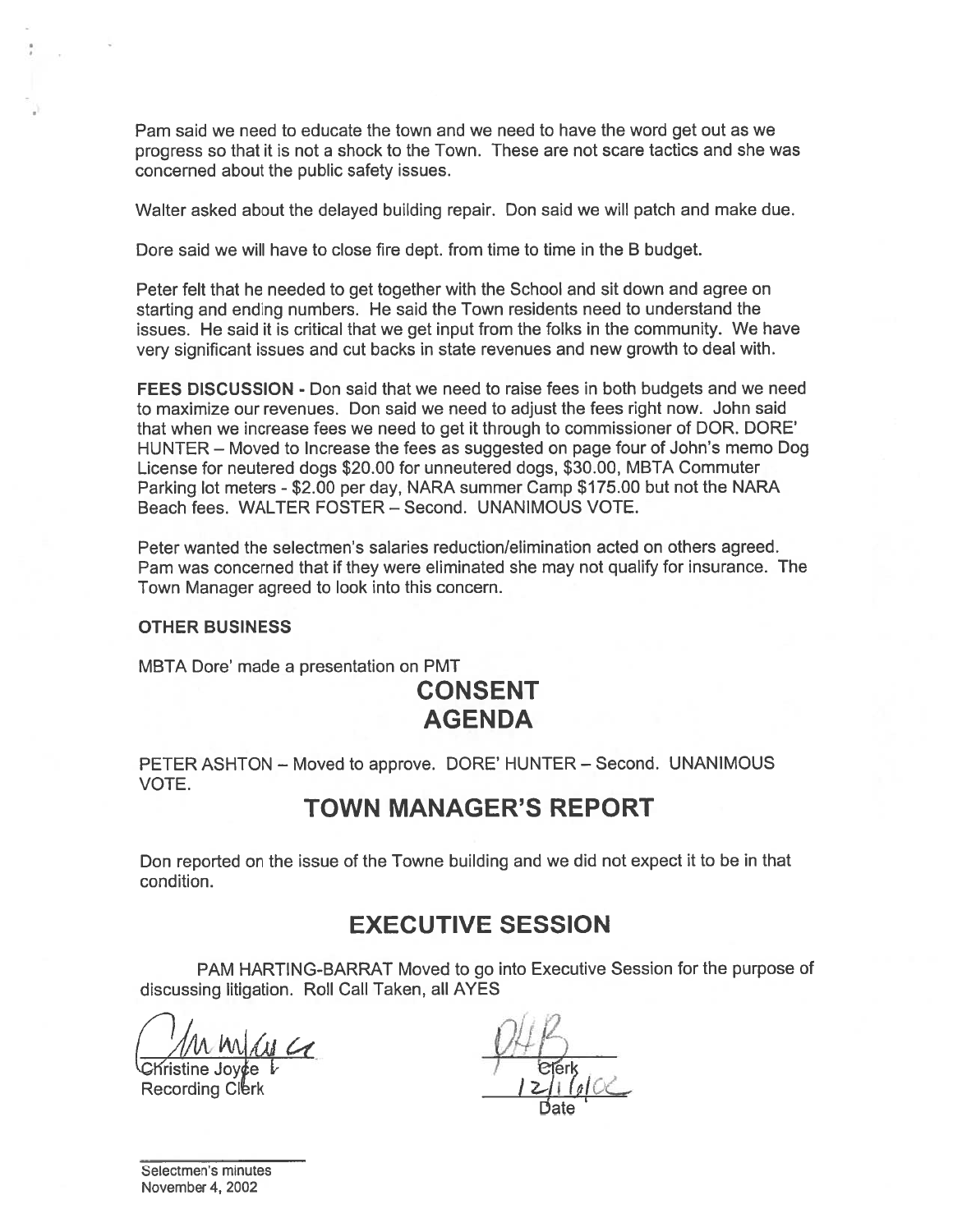### VII EXECUTIVE SESSION

### ADDITIONAL INFORMATION

Enclosed <sup>p</sup>lease find additional correspondence that is strictly informational and requires no Board action.

#### FUTURE AGENDAS

To facilitate scheduling for interested parties, the following items are scheduled for discussion on future agendas. This IS NOT <sup>a</sup> complete Agenda.

November 18 — Tax Classification, Sewer Commissioners December 2 — License renewal review December 16— Sewer Commissioners, vote 2003 licenses

#### GOALS 2002-2003

1. Labor Negotiations & Improve Labor Relations environment (Peter/Trey)<br>2. Improve Communication with Town Boards (Peter/Trey)

- Improve Communication with Town Boards (Peter/Trey) Implement Chairman Round Table - (Trey) (for Dec/Jan) Revisit <sup>2020</sup> Planning Process for direction to make this process more beneficial towards Implementation of long-term vision (Trey).
- 3. Towne Building Reuse (Walter/Dore'/Peter)<br>4. ALG process be used for purpose of Budge
- 4. ALG process be used for purpose of Budget Planning for FY04 (Walter/Trey)<br>5 Residential and Commercial Growth (Walter/Pam) (*PCRC EDC Continuing*
- 5 Residential and Commercial Growth (Walter/Pam) (PCRC EDC Continuing to meet)<br>6. Open Space and Recreation Plan (Peter/Walter) Completed
- 6. Open Space and Recreation Plan (Peter/Walter) Completed<br>7. Health Insurance Trust Agreement (Peter) (Peter still working
- 7. Health Insurance Trust Agreement (Peter) (Peter still working on getting comments from Water District.)<br>8. Decision on Pentamation Accounting System (Dore'/Peter) (Proposals are being looked at by staff)
- 8. Decision on Pentamation Accounting System (Dore'/Peter) (Proposals are being looked at by staff)<br>9. Process Planning for "Life after NESWC" (Pam/Peter) (John Murray is looking at this)
- 9. Process Planning for "Life after NESWC" (Pam/Peter) (John Murray is looking at this)<br>10. Joint IT process-organizational change (Walter/Dore') (
- Joint IT process-organizational change (Walter/Dore') (
- 11. Implement an on-going Public Relations campaign regarding budgetary situation (Trey/Walter) (ALG put plan in place A/B)
- 12. Provide looking at salary levels in the organization, include liaison with Personnel Board (Trey /Peter) (Need to look at budget)

Based upon results of Salary Survey, conduct <sup>a</sup> through review of current salary levels (Trey/Peter) (Need to look at budget override for Operating budget)

- 13. Broader community interface with Emerson Hosp.- Board of Health to take elder issues on (Pam)<br>14. Recreational field lack of space, prison land etc. (Walter)
- Recreational field lack of space, prison land etc. (Walter)
- 15. Middlesex Pension alternatives (Walter)

#### GOALS carried forward

16. Public Safety Facility (Dore/Trey)

17. Determine future of Vaillancourt House - 17 Woodbury Lane. (Pam) (No dialogue thus far as budgets have had the bottom fallout, Historical Commission issue and seek suggestions)

#### Goals 2003-Selectmen folder